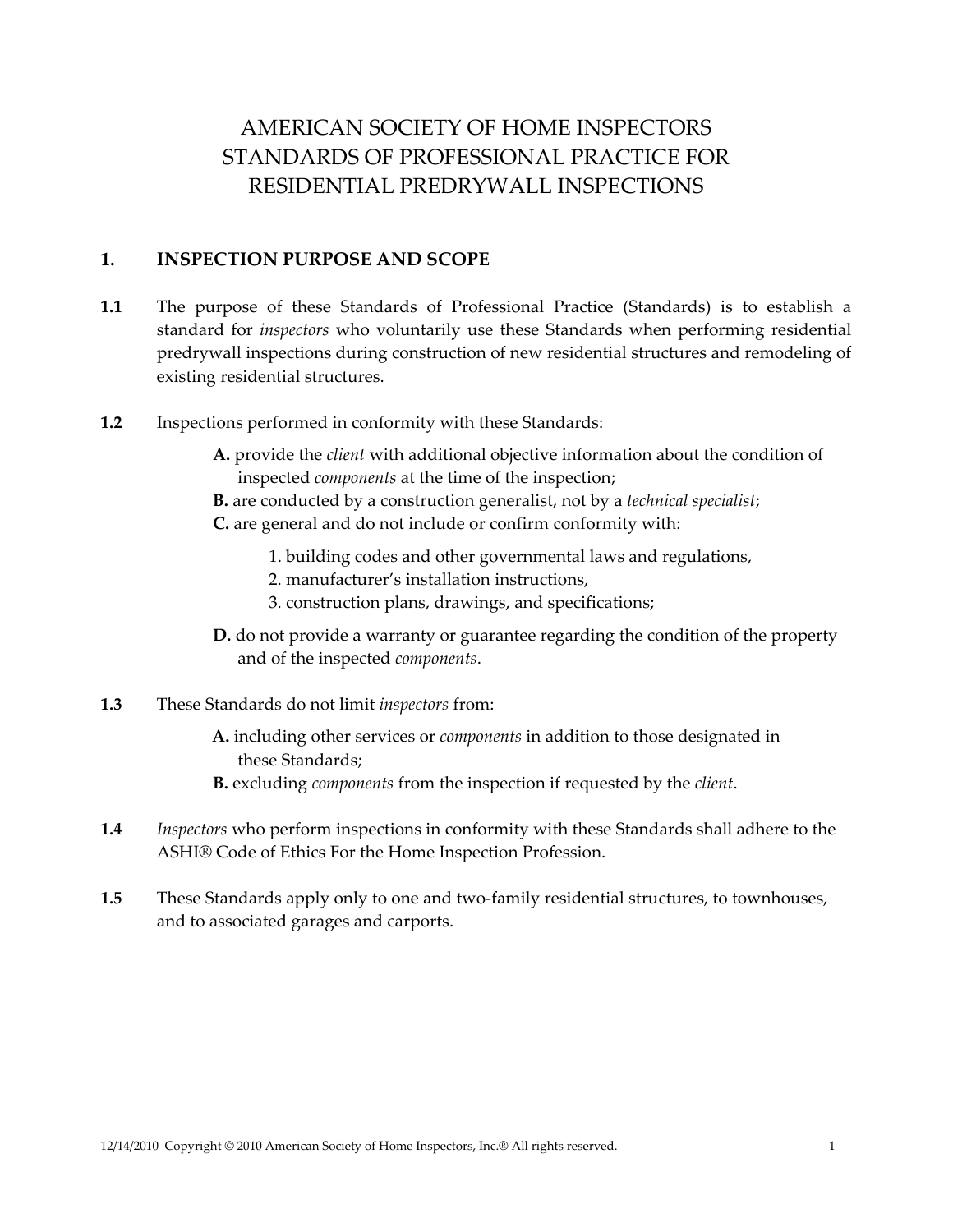## **2. INSPECTION TIMING**

- **2.1** Inspections performed in conformity with these Standards should occur after the following *components* have been *installed*:
	- **A**. foundation *components*, **B**. floor, wall, and roof structural *components*, **C**. plumbing, electrical, and rough‐in *components*, **D**. windows and exterior doors.
- **2.2** Inspections performed in conformity with these Standards may occur at a time other than that described in 2.1 if agreed to by the *client*.
- **2.3** *Client* shall schedule the inspection with the builder or other property owner and shall obtain permission for the *inspector* to enter to the property*. Inspectors* are not required to *inspect* or report the condition of *components* that are not *installed*, visually observable, or that are not *readily accessible*.

# **3. INSPECTION AND REPORT**

- **3.1** *Inspectors* shall *inspect readily accessible*, visually observable, *installed components* designated in these Standards.
- **3.2** *Inspectors* shall issue a written report that:
	- **A.** identifies *components* that, in the professional judgment of the *inspector,* are significantly deficient;
	- **B.** provides the reasoning or explanation as to the nature of the deficiencies reported in 3.2.A, that are not self‐evident;
	- **C.** recommends correction, *further evaluation*, or monitoring of *components* identified in 3.2.A;
	- **D.** identifies *components* designated for inspection in these Standards that were present during the inspection but were not inspected and the reason(s) why they were not inspected.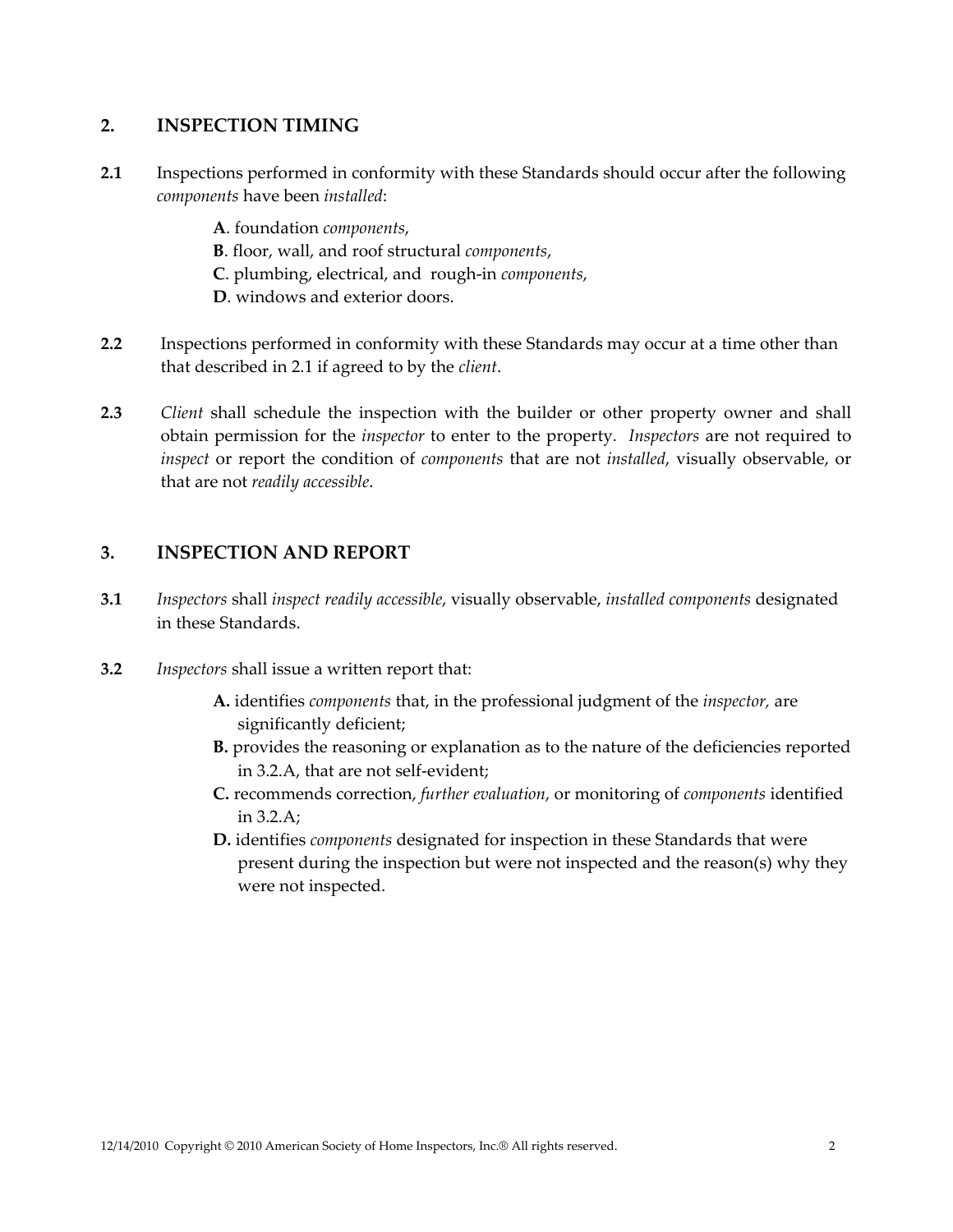# **4. FOUNDATION**

**4.1** *Inspectors* shall:

**A.** *inspect* the visible parts of:

- 1. footings, pier pads, and similar *components*,
- 2. foundation walls,
- 3. fasteners, straps, bolts, and similar *components*,
- 4. structural columns,
- 5. concrete foundation slabs,
- 6. waterproofing and/or dampproofing,
- 7. foundation drains,
- 8. under‐floor crawl spaces,
- 9. retaining walls that are likely to adversely affect the building;

#### **B.** *describe*:

- 1. foundation(s),
- 2. under‐floor crawl space ventilation method(s),
- 3. under‐floor crawl space inspection method(s).
- **4.2** *Inspectors* are not required to:
	- **A.** measure the foundation or to determine whether it is plumb, square, or properly located on the property;
	- **B.** determine how water will flow on the property;
	- **C.** determine whether the property or structure is in a flood hazard area;
	- **D.** determine the structural integrity of any *component*.

## **5. FLOOR SYSTEM**

**5.1** *Inspectors* shall:

**A.** *inspect* the visible parts of:

- 1. floor joists, trusses, sill and sole plates, and similar *components*,
- 2. bridging, blocking, rim and band material, web stiffeners, filler and backer blocks, and similar *components*,
- 3. beams, girders, and similar *components*,
- 4. opening(s) in the floor system,
- 5. floor sheathing,
- 6. fasteners, straps, bolts, hangers, and similar *components*,
- 7. draftstops;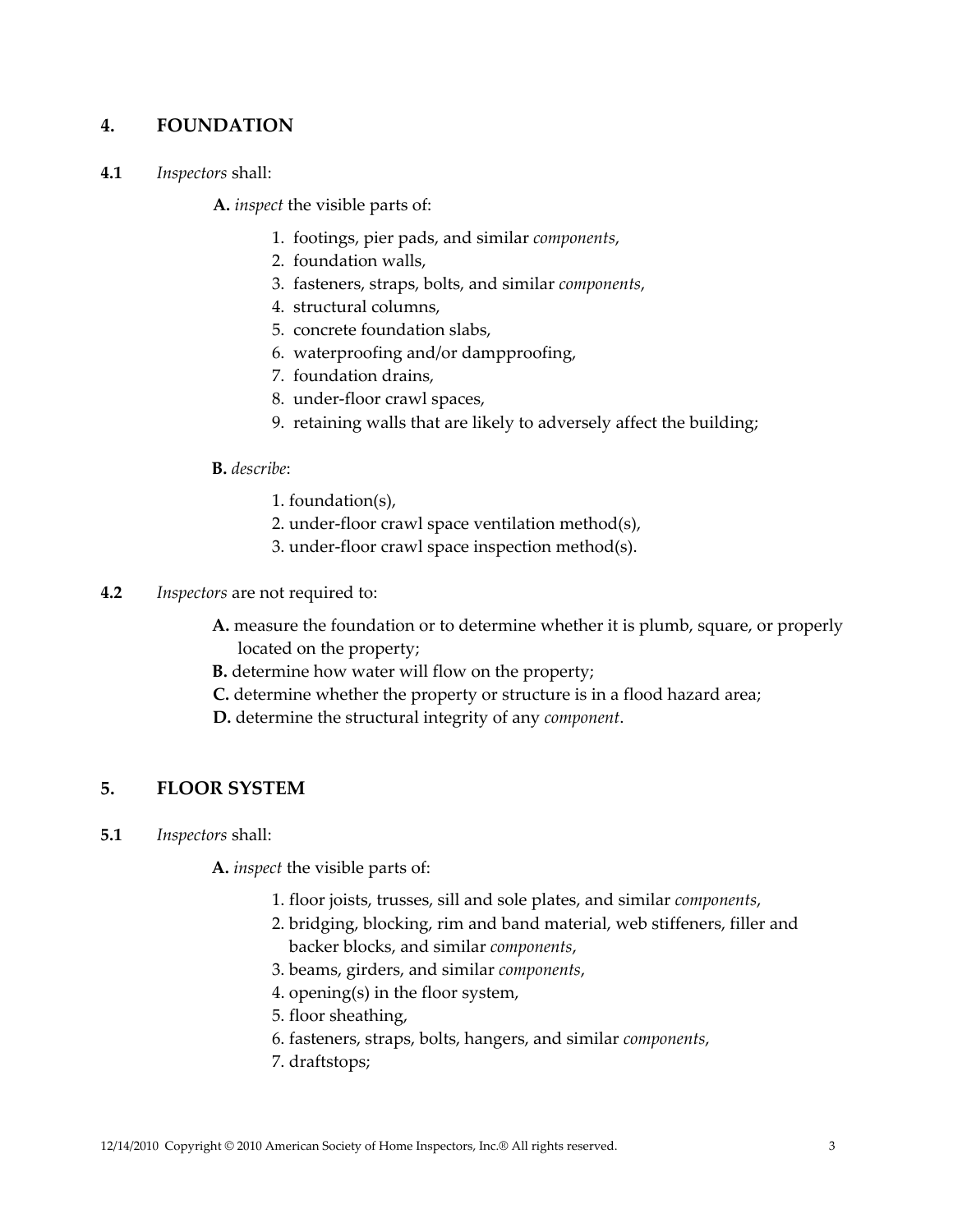**B.** *describe*:

- 1. floor structural *components*,
- 2. floor sheathing.
- **5.2** *Inspectors* are not required to determine the structural integrity of any *component*.

## **6. WALL SYSTEM**

**6.1** *Inspectors* shall:

**A.** *inspect* the visible parts of*:*

- 1. vertical and horizontal structural *components*,
- 2. beams, headers, and similar *components*,
- 3. fasteners, straps, bolts, and similar *components*,
- 4. permanent wall bracing,
- 5. vertical load paths,
- 6. fireblocking;

**B.** *describe* vertical wall structural *components*.

- **6.2** *Inspectors* are not required to:
	- **A.** *inspect* fire separation distances or *components* between detached buildings;
	- **B.** determine the structural integrity of any *component*.

# **7. ROOF SYSTEM**

**7.1** *Inspectors* shall:

**A.** *inspect* the visible parts of:

- 1. ceiling joists, rafters, trusses, and similar *components*,
- 2. rafter ties, collar ties, bridging and lateral support members, purlins, web stiffeners, and similar *components*,
- 3. ridge boards, hip and valley rafters, beams, and similar *components*,
- 4. opening(s) and penetration(s) in the roof system such as dormers,
- 5. roof sheathing,
- 6. fasteners, straps, bolts, hangers, and similar *components*,
- 7. attic access openings,
- 8. attic ventilation;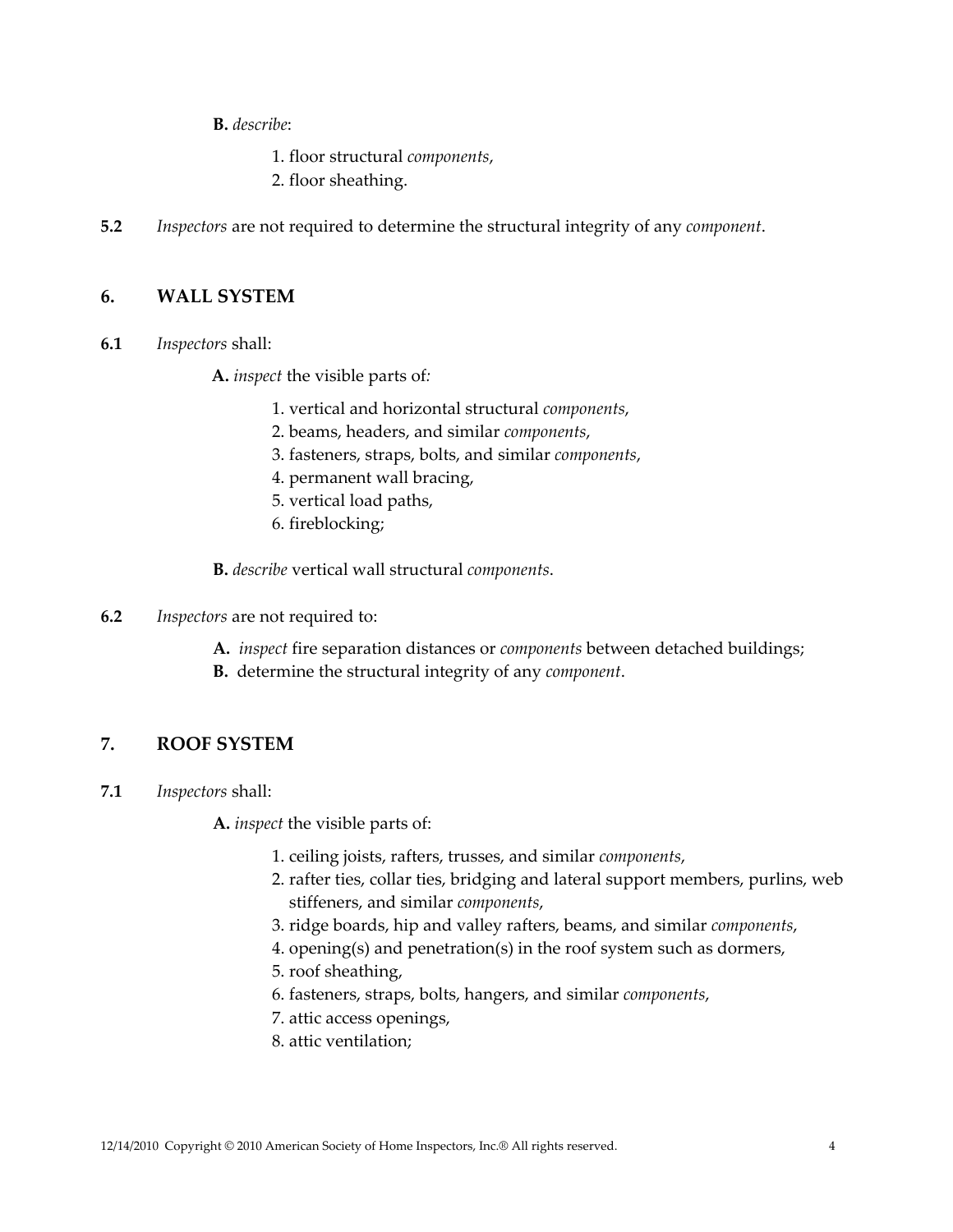**B.** *describe*:

- 1. roof structural *components*,
- 2. roof sheathing,
- 3. attic ventilation method(s).
- **7.2** *Inspectors* are not required to determine the structural integrity of any *component*.

# **8. ROOF COVERING**

**8.1** *Inspectors* shall:

**A.** *inspect* the visible parts of:

- 1. roof covering materials and underlayment,
- 2. sidewall, valley, and penetration flashing,
- 3. skylights, exterior of chimneys, and other roof penetrations;

## **B.** *describe*:

- 1. roof covering material(s),
- 2. roof inspection method(s).
- **8.2** *Inspectors* are not required to:
	- **A.** walk on roofs;
	- **B.** *inspect* roofs and other *components* from other than at ground level.

# **9. HEATING, VENTILATION, AND AIR CONDITIONING (HVAC) SYSTEM**

**9.1** *Inspectors* shall:

**A.** *inspect* the visible parts of:

- 1. HVAC *components*,
- 2. distribution ducts, distribution pipes, and similar *components*,
- 3. for the presence of a heating and cooling source in *habitable rooms*,
- 4. condensate disposal *components*,
- 5. access to HVAC equipment,
- 6. vents, flues, and similar *components*,
- 7. clearance between vents, flues, and similar *components* and air intake openings,
- 8. equipment elevation, anchoring, and protection,
- 9. clearances to combustible materials.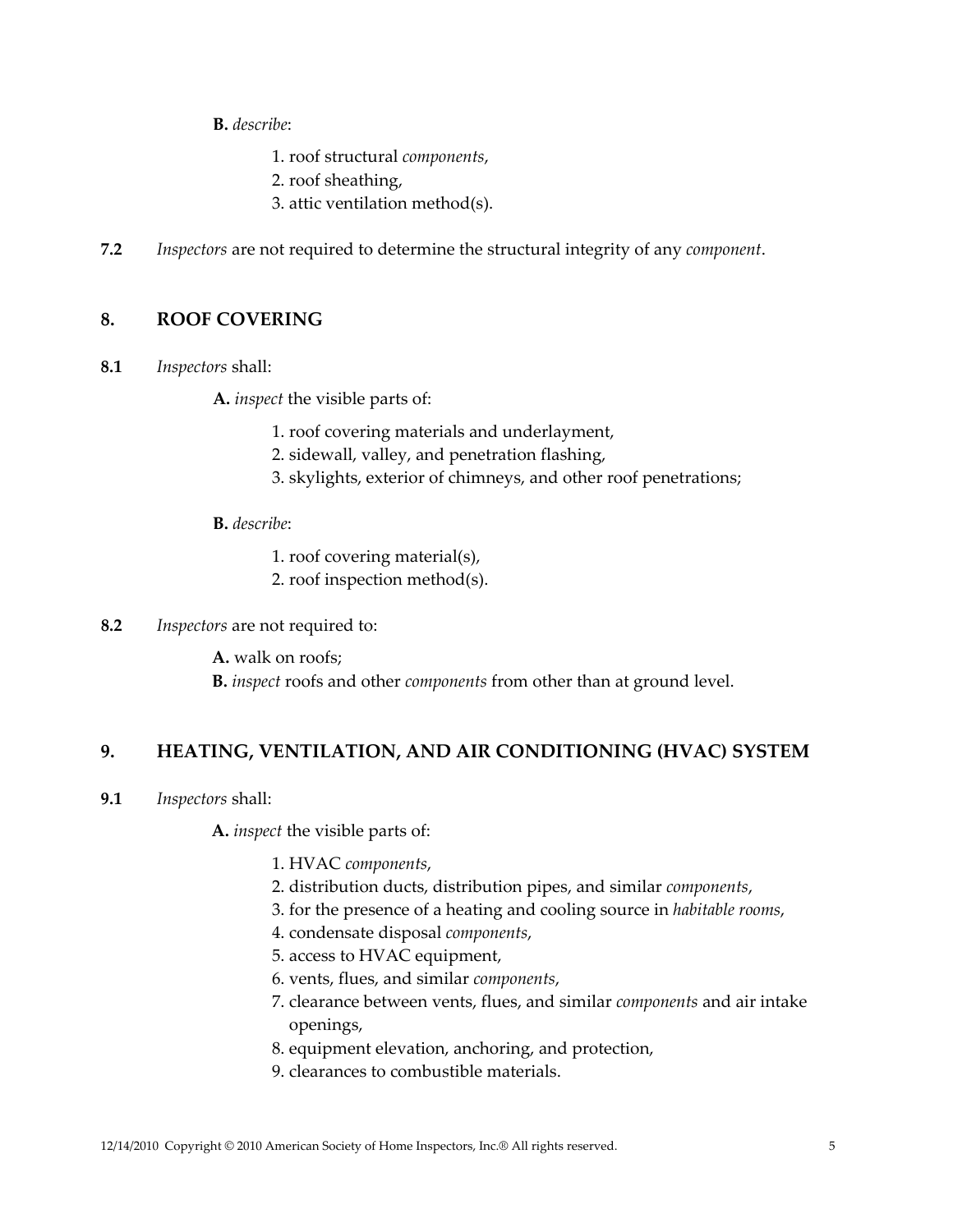- **B.** *describe*:
	- 1. HVAC equipment energy source(s),
	- 2. HVAC equipment.
- **9.2** *Inspectors* are not required to:
	- **A.** calculate or determine the size or adequacy of HVAC equipment and of distribution *components;*
	- **B.** test HVAC equipment and distribution *components* for leaks;
	- **C.** *inspect* solar, geothermal, wind, and other alternative energy systems;
	- **D.** calculate or determine the size or adequacy of vents, flues, and similar *components*;
	- **E.** calculate ventilation requirements or to determine the adequacy of ventilation *components*.

#### **10. PLUMBING SYSTEM**

**10.1** *Inspectors* shall:

- **A.** *inspect* the visible parts of:
	- 1. interior water supply distribution *component*s,
	- 2. interior drain, waste, and vent (DWV) *components*,
	- 3. supports and insulation for interior water supply and DWV *components*,
	- 4. fuel storage and fuel distribution *components*, including supports,
	- 5. vents, flues, and similar *components*, including clearance to combustible materials,
	- 6. clearance between plumbing vents, fuel‐burning equipment vents, flues, and similar *components* and air intake openings,
	- 7. backwater valves.

## **B.** *describe*:

- 1. interior water supply distribution material(s),
- 2. interior DWV material(s),
- 3. interior fuel storage equipment and distribution material(s),
- 4. energy source for domestic hot water,
- 5. the presence of fire suppression systems.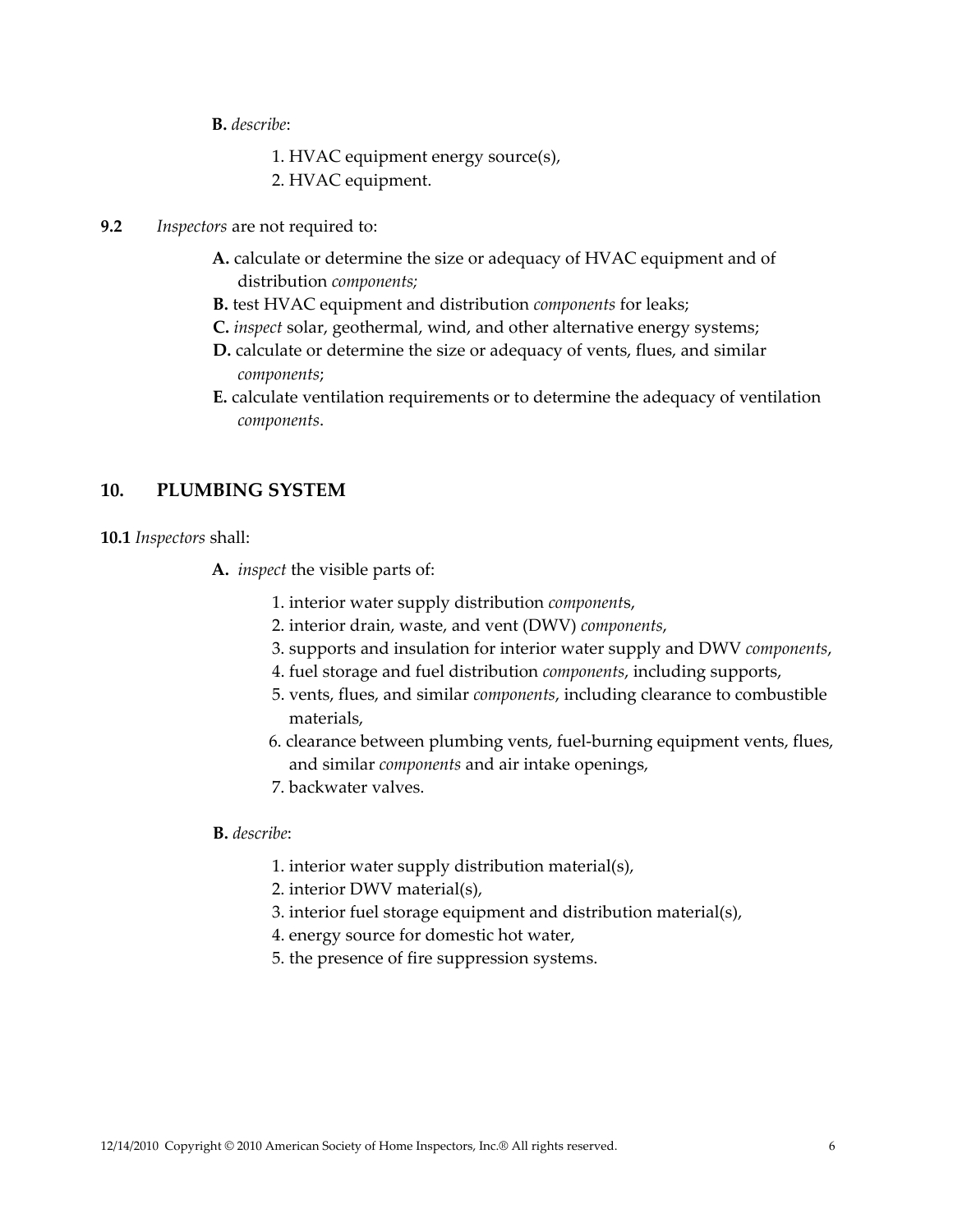- **10.2** *Inspectors* are not required to calculate or determine:
	- **A.** the size and adequacy of water supply, DWV, and fuel distribution pipes,
	- **B.** the size and adequacy of vents, flues, and similar *components*,
	- **C.** whether water supply and waste disposal systems are public or private,
	- **D.** water supply quality and quantity,
	- **E.** functionality of private waste disposal systems.
- **10.3** *Inspectors* are not required to *inspect*:
	- **A.** private water storage and supply systems,
	- **B.** private waste disposal systems,
	- **C.** solar, geothermal, wind, and other alternative energy systems,
	- **D.** fire suppression systems,
	- **E.** landscape irrigation systems.
- **10.4** *Inspectors* are not required to test water supply, DWV, and fuel distribution *components*, waste receptors, and fixtures for leaks.

# **11. ELECTRICAL SYSTEM**

**11.1** *Inspectors* shall:

#### **A.** *inspect*:

- 1. the visible parts of the service drop, mast, and related *components*,
- 2. the visible parts of the service lateral,
- 3. the visible parts of service entrance conductors, cables, and raceways,
- 4. the visible parts of the service equipment,
- 5. the visible parts of grounding electrode(s) and grounding electrode conductor(s),
- 6. the visible parts of the panelboard(s), cabinet(s), and related *components*,
- 7. the visible parts of the branch circuit and feeder conductors, and raceways,
- 8. the visible parts of the bonding connections,
- 9. for the presence of switch boxes at stairways,
- 10. for the presence of lighting boxes at stairways, kitchens bathrooms, hallways, closets, basements, attics, crawl spaces, HVAC equipment, and exterior doors.

#### **B.** *describe*:

- 1. amperage and voltage rating of the service equipment,
- 2. amperage and voltage rating of secondary panels,
- 3. location of service equipment and of secondary panels.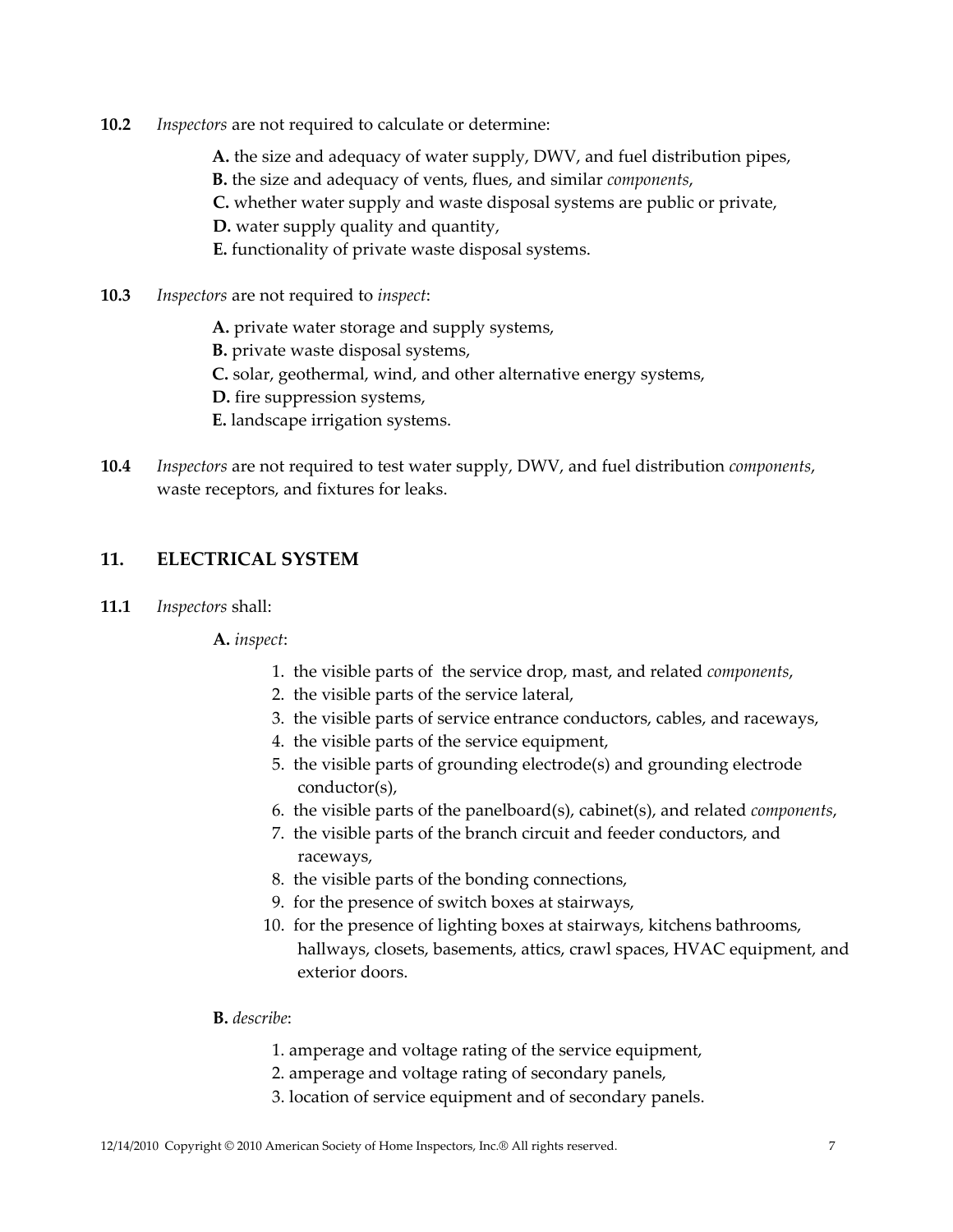- **11.2** *Inspectors* are not required to:
	- **A.** calculate or determine service, feeder, and branch circuit load;
	- **B.** calculate or determine conductor size;
	- **C.** determine if branch circuits are correctly *installed* between panelboards and points of control or use (boxes) and between points of control or use;
	- **D.** *inspect* audio, video, data, telephone, signaling, structured wiring, low voltage, and similar *components* that are not part of the primary electrical power distribution system;
	- **E.** *inspect* any *components* and circuits that serve or are related to swimming pools, spas, and hot tubs;
	- **F.** *inspect* solar, geothermal, wind, and other alternative energy systems.

## **12. WINDOWS AND DOORS**

- **12.1** *Inspectors* shall *inspect* the visible parts of:
	- **A**. physical attachment to the structure,
	- **B**. flashing,
	- **C**. escape openings, window wells, the egress door, and door landings.
- **12.2** *Inspectors* are not required to determine the presence, absence, and orientation of low emissivity coatings.

#### **13. EXTERIOR WALL COVERINGS**

- **13.1** *Inspectors* shall *inspect* the visible parts of*:*
	- **A**. flashing and drainage components,
	- **B**. fastener type and placement,
	- **C**. horizontal support *components* such as lintels,
	- **D**. vertical support *components* such as wall ties.
- **13.2** *Inspectors* are not required to determine whether proposed or *installed* horizontal support *components* are structurally adequate to support imposed loads.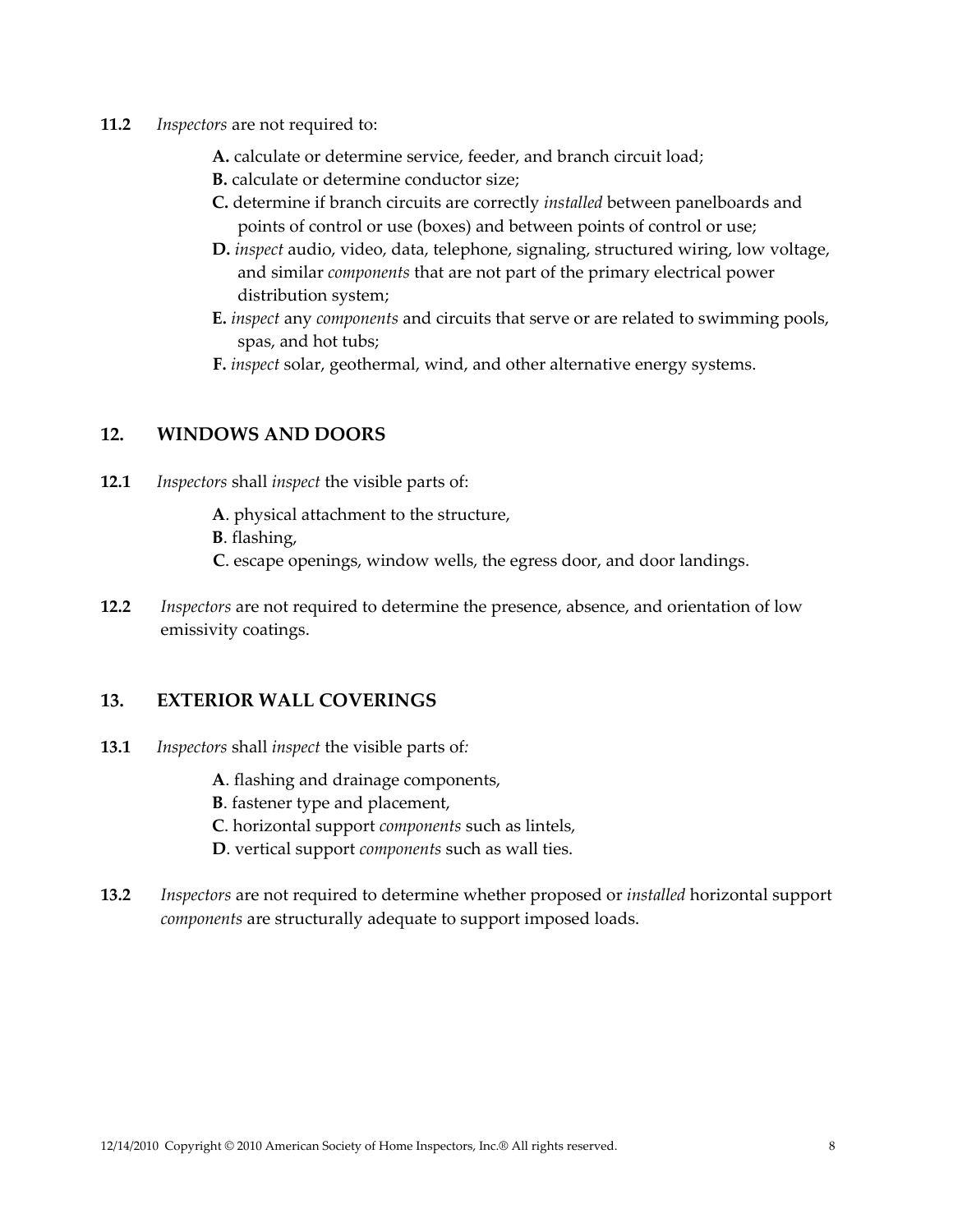## **14. INTERIORS**

**14.1** *Inspectors* shall *inspect* the visible parts of:

**A**. stairways, including width, headroom, treads, risers, and guard walls,

**B**. light and ventilation source(s) in *habitable rooms*,

**C**. ceiling height in *habitable rooms*, bathrooms, hallways, and basements,

**D**. width of hallways,

**E**. clothes dryer, kitchen, and bathroom exhaust *components*.

## **15. FIREPLACES AND DECORATIVE GAS APPLIANCES**

**15.1** *Inspectors* shall:

**A.** *inspect* the visible parts of:

- 1. fireplace and chimney *components*,
- 2. decorative gas appliances, vents, and related *components,*
- 3. clearances between *components* and combustible materials;

**B.** *describe*:

1. fireplace(s) and chimney(s), and

2. decorative gas appliances(s).

# **16. GENERAL LIMITATIONS AND EXCLUSIONS**

#### **16.1** General Limitations

- **A.** *Inspectors* are not required to perform any action or to make any determination not specifically required in these Standards.
- **B.** Inspections performed in conformity with these Standards are not:
	- 1. *numerically complete*,
	- 2. required to identify or to report concealed conditions, latent defects, consequential damages, and *cosmetic issues*.

## **16.2** General Exclusions

**A.** *Inspectors* are not required to determine:

- 1. condition of *components* that are not *installed* or that are not visible and *readily accessible,*
- 2. strength, adequacy, effectiveness, or efficiency, of any *component*, including structural *components*,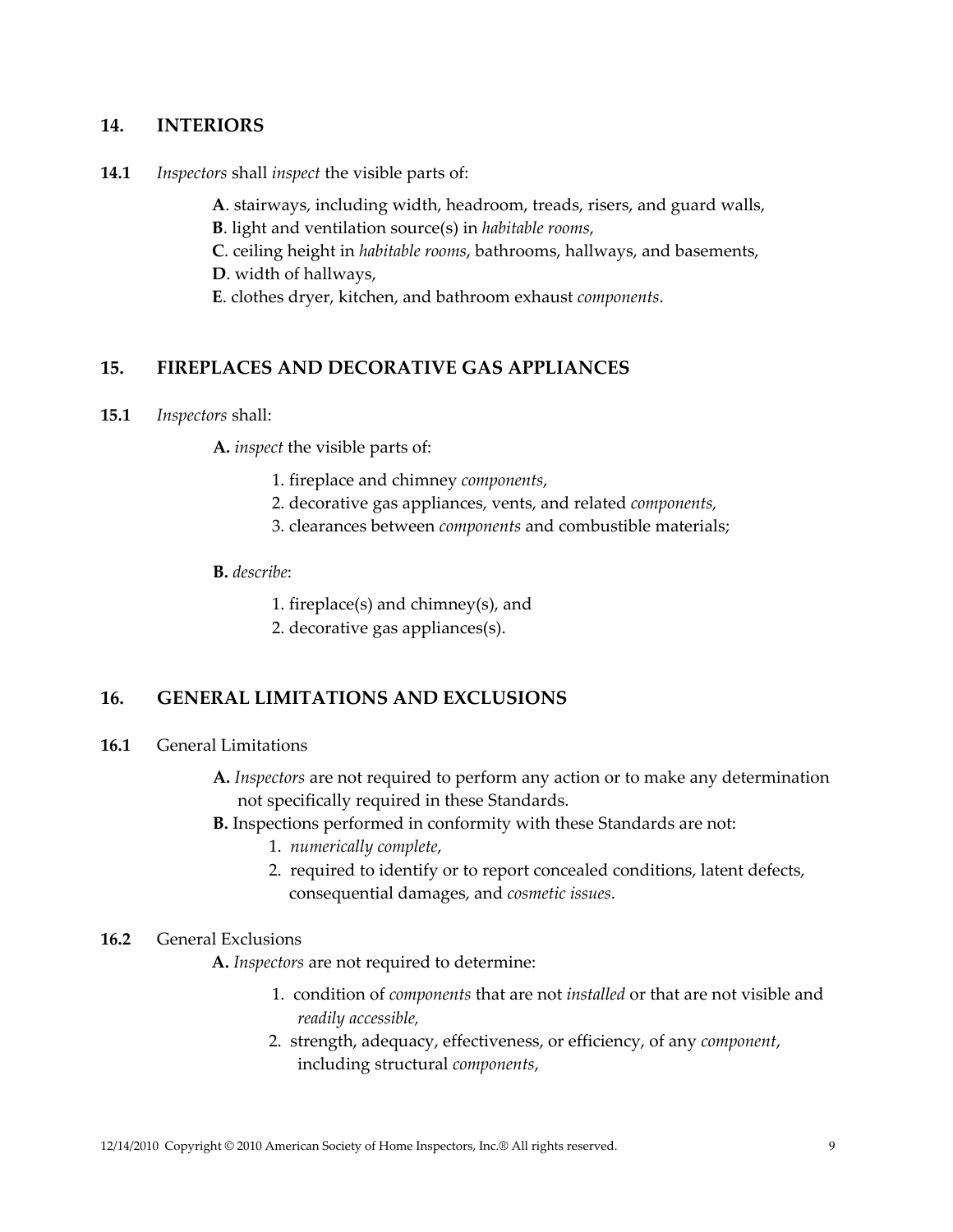- 3. whether construction plans, drawings, and specifications are complete, correct, *internally consistent*, or in conformity with manufacturer's installation instructions,
- 4. whether or not selections and optional features have been *installed*,
- 5. methods, materials, or costs of corrections,
- 6. future conditions including, but not limited to, *component* failure and the life expectancy of *components,*
- 7. the suitability of the property for any specialized use,
- 8. market value of the property or its marketability,
- 9. the advisability of purchase of the property,
- 10. the presence or absence of potentially hazardous plants and animals including, but not limited to, wood destroying organisms and diseases harmful to humans including molds and mold-like substances,
- 11. the presence or absence of any environmental hazards including, but not limited to, allergens, toxins, carcinogens, electromagnetic radiation, noise, radioactive substances, and contaminants in soil, water, and air,
- 12. the adequacy or effectiveness of any system *installed* or method used to control or remove hazardous substances and conditions,
- 13. operating costs of *components*,
- 14. acoustical properties of any *component*,
- 15. soil conditions relating to geotechnical or hydrologic specialties, and
- 16. whether any item, material, condition or *component* is subject to recall, controversy, litigation, product liability or other adverse claim or condition.
- **B.** *Inspectors* are not required to:
	- 1. perform any act or service contrary to law or regulation;
	- 2. perform architectural, engineering, or surveying services or to confirm or evaluate such services performed by others;
	- 3. perform any trade or any professional service other than as required in these Standards;
	- 4. offer or provide warranties or guarantees of any kind;
	- 5. *inspect components* in areas not entered in conformity with 16.2.C;
	- 6. perform any procedure or operation or to enter any area that may, in the opinion of the *inspector*, be dangerous to the *inspector* or to other persons or that may cause damage to the property or to *components;*
	- 7. *describe* or report on any *component* that is not designated in these Standards and that was not inspected;
	- 8. move personal property, construction materials and equipment, temporary construction *components*, plants, soil, snow, ice, or debris;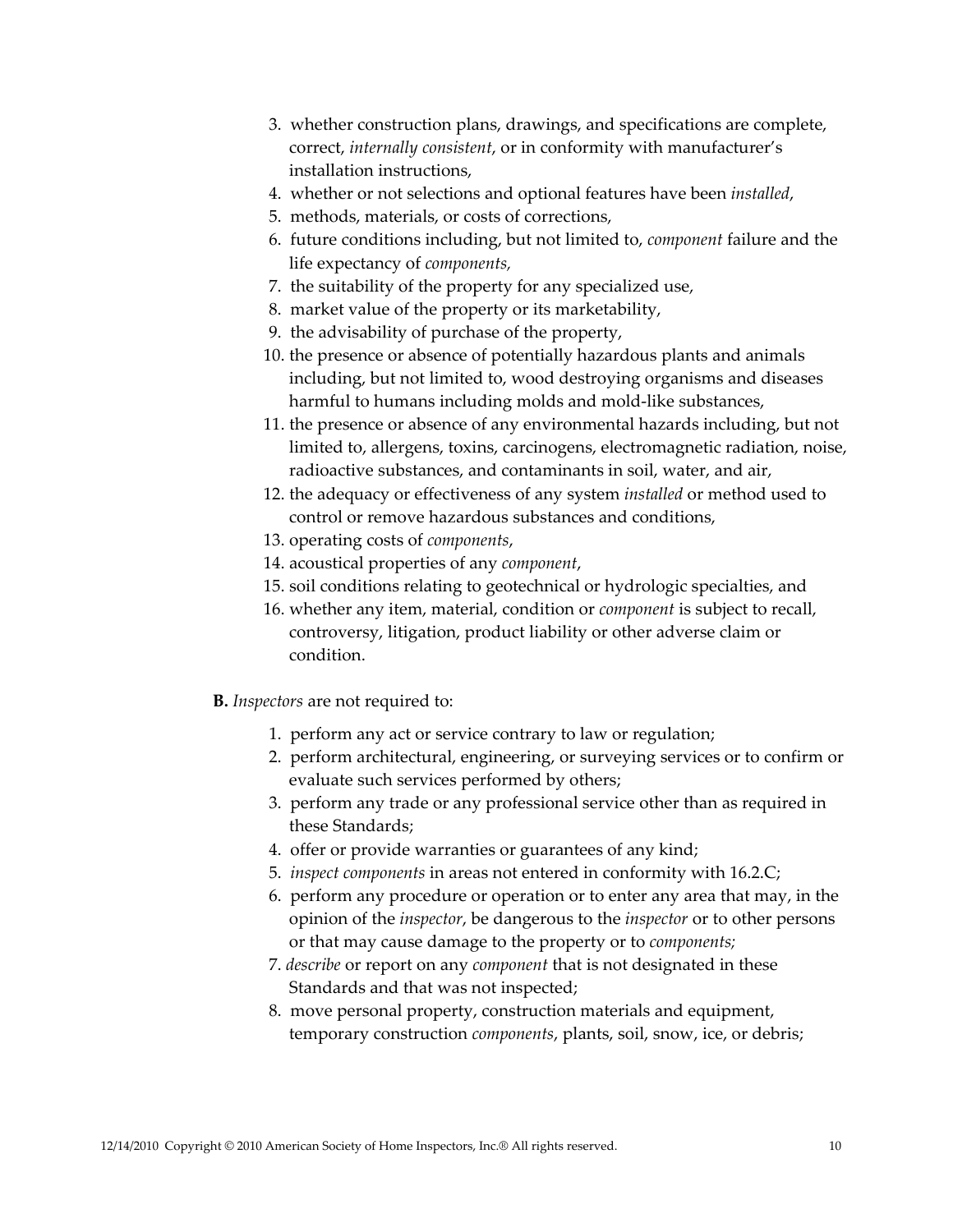- 9. dismantle any *component*;
- 10. *inspect* or evaluate the maintenance and operation of the construction site including compliance with safety procedures and regulations;
- 11. determine causes of or reasons for the condition of *components* identified in 3.2.A.

**C.** *Inspectors* are not required to enter:

- 1. under‐floor crawl spaces and attics that are not *readily accessible;*
- 2. areas that are restricted by the builder, trade contractors, or property owner.

**D.** *Inspectors* are not required to *inspect*:

- 1. or to confirm conformity with energy efficiency requirements including, but not limited to, air infiltration and air sealing, ventilation, insulation amount and installation, radiant barriers, and HVAC equipment efficiency;
- 2. *component* interiors that are not *readily accessible.*

## **GLOSSARY OF ITALICIZED TERMS**

**Client** A person who hires an *inspector* to perform an inspection in conformity with these **Standards** 

**Component** A primary part of a functionally related group that works together as a system, not including ancillary parts that do not contribute to the intended function of the system

**Cosmetic issues** Defects that are superficial and that do not affect a *component's* ability to function properly

**Describe** To identify (in writing) a *component*, system, or method by its type or by other distinguishing characteristics

**Further evaluation** Examination and analysis by a qualified professional, tradesman, or service technician using techniques and/or expertise that are beyond the scope of inspections performed in conformity with these Standards

**Habitable rooms** Living, sleeping, eating and cooking rooms; not including bathrooms, toilet rooms, closets, storage and utility rooms

**Inspect** To visually examine *components* in conformity with these Standards